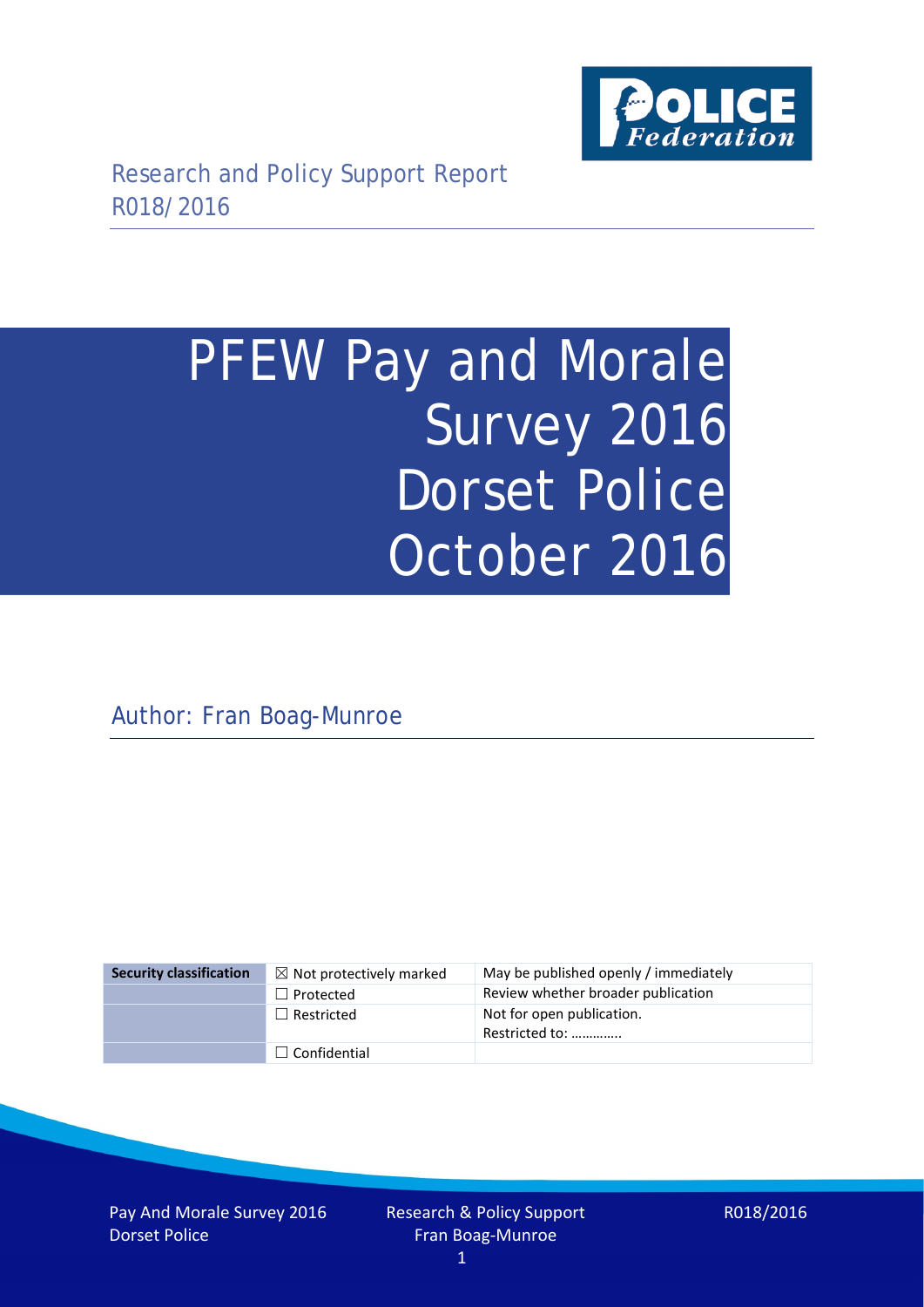### **INTRODUCTION**

This note provides a summary of responses to the PFEW Pay and Morale Survey received from respondents from Dorset Police in 2016.

Where appropriate, details of average responses for the police service as a whole are also presented, as well as a ranking of Dorset Police compared to other forces. Where rankings are provided, a ranking of 1 represents the force with the highest percentage of respondents expressing a particular attitude or intention, and a ranking of 42 represents the force with the lowest percentage of respondents expressing a particular attitude or intention<sup>[1](#page-1-0)</sup>. One force was excluded from this ranking because the sample size was considered too low to be representative of the force as a whole (<200 responses). Please be aware that the actual differences between individual rank positions may be quite small and, if used, should be interpreted cautiously.

Graphical summaries are also presented which compare the proportion of respondents expressing a particular attitude or intention in each force to the average for the service as a whole. These graphical summaries indicate either 1) that a force has the same proportion of respondents expressing a particular attitude as the national average or lower; 2) that the force has a higher proportion of respondents expressing a particular attitude than the national average; or 3) that the proportion of respondents expressing a particular attitude in a force is 10% or more higher than the national average.

# **RESPONSE RATE AND RESPONDENTS**

497 responses were received from Dorset Police, representing a response rate of around 41% (based on March 2016 Home Office figures of officer headcount). The national response rate for the 2016 survey was 35%. Last year's response rate for Dorset Police was 24%. Please bear this in mind when making comparisons with last year's findings.

Overall 2% of respondents to the survey declined to state which force they belonged to. The responses from these officers have been included within the national data but are excluded from force-level analysis.

76.3% of responses from Dorset Police were received from male officers and 23.7% of responses were from female officers. 70.1% of respondents were Constables, 21.9% were Sergeants and 8.0% were Inspectors or Chief Inspectors.

<span id="page-1-0"></span> $1$  Rankings have been determined at two decimal places.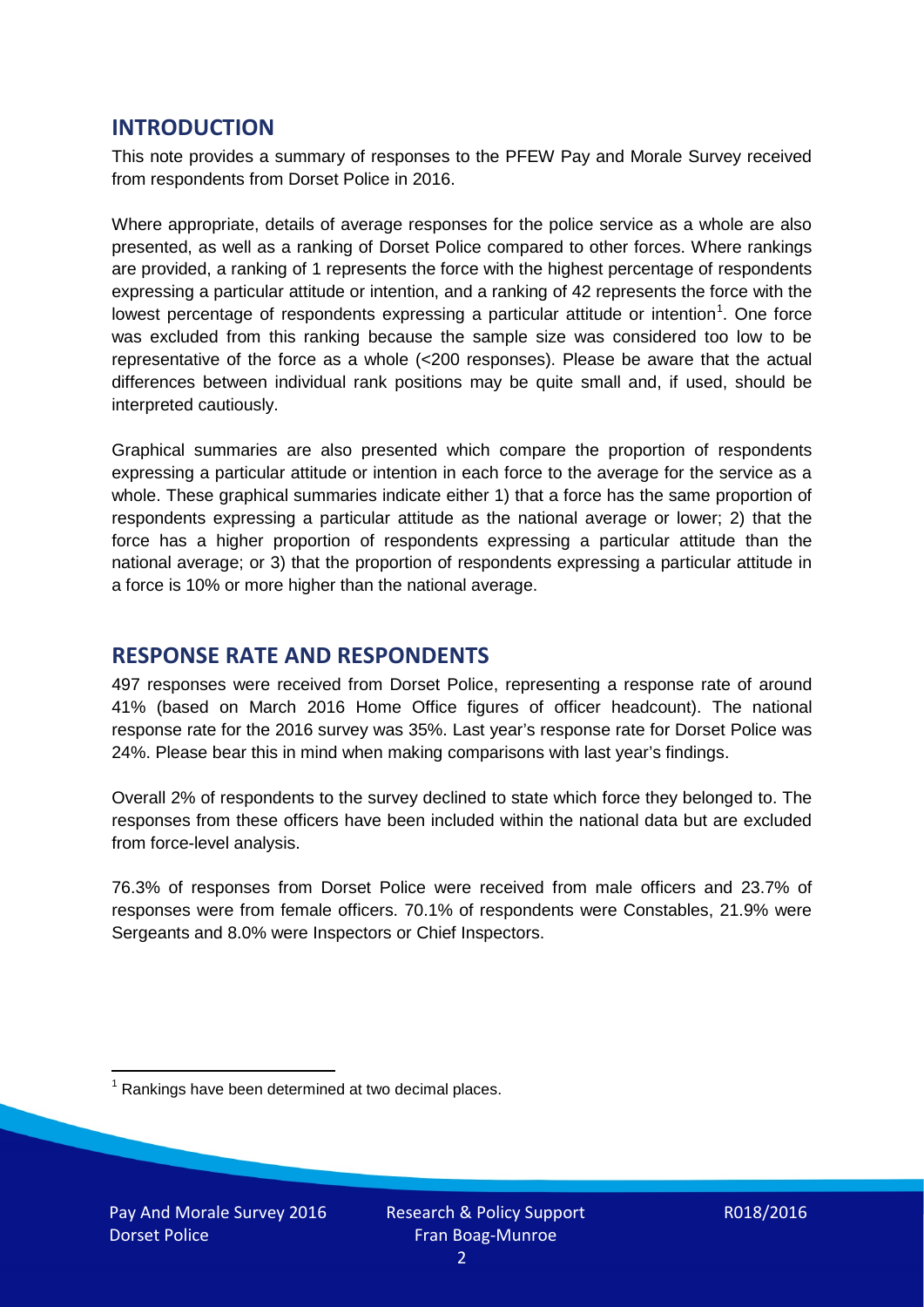# **MORALE**

50.8% of respondents from Dorset Police told us that their morale is currently low.

Nationally, the proportion of respondents reporting low personal morale ranges from 72.0% at the top ranking force to 41.9% at the bottom ranking force. In terms of the proportion of respondents with low morale, Dorset Police ranks 30 out of 42, meaning that, compared to Dorset Police, there are 12 forces with a smaller proportion of respondents reporting low morale.

91.4% of respondents from Dorset Police felt that morale within the force is currently low.

Across England and Wales as a whole, the proportion of respondents reporting low force morale ranges from 98.8% at the top ranking force to 74.1% at the bottom ranking force. In terms of the proportion of respondents reporting low force morale, Dorset Police ranks 14 out of 42 forces, meaning that there are 28 forces with a smaller proportion of respondents who feel that morale within their force is low.

Comparison of 2016 and 2015 figures for morale in Dorset Police are provided in the table below.

|                     | 2016  | 2015  |
|---------------------|-------|-------|
| Low personal morale | 50.8% | 66.3% |
| Low force morale    | 91.4% | 94.6% |

The proportion of respondents in the police service as a whole who said that their morale is low was 55.9%; this compares to 70.1% of respondents to the PFEW Pay and Morale survey in 2016; the proportion of respondents reporting low morale in 2016 was significant smaller than in [2](#page-2-0)015 $^2$ .

The proportion of respondents in the service as a whole who said that morale in their force was low was 89.5%; in 2015, this proportion was 94.6%. Again the difference between 2016 and 2015 was statistically significant<sup>[3](#page-2-1)</sup>.

<span id="page-2-0"></span> $2$ <sup>2</sup> Z= 40.1, p < 0.001

<span id="page-2-1"></span> $3$  Z=25.2, p < 0.001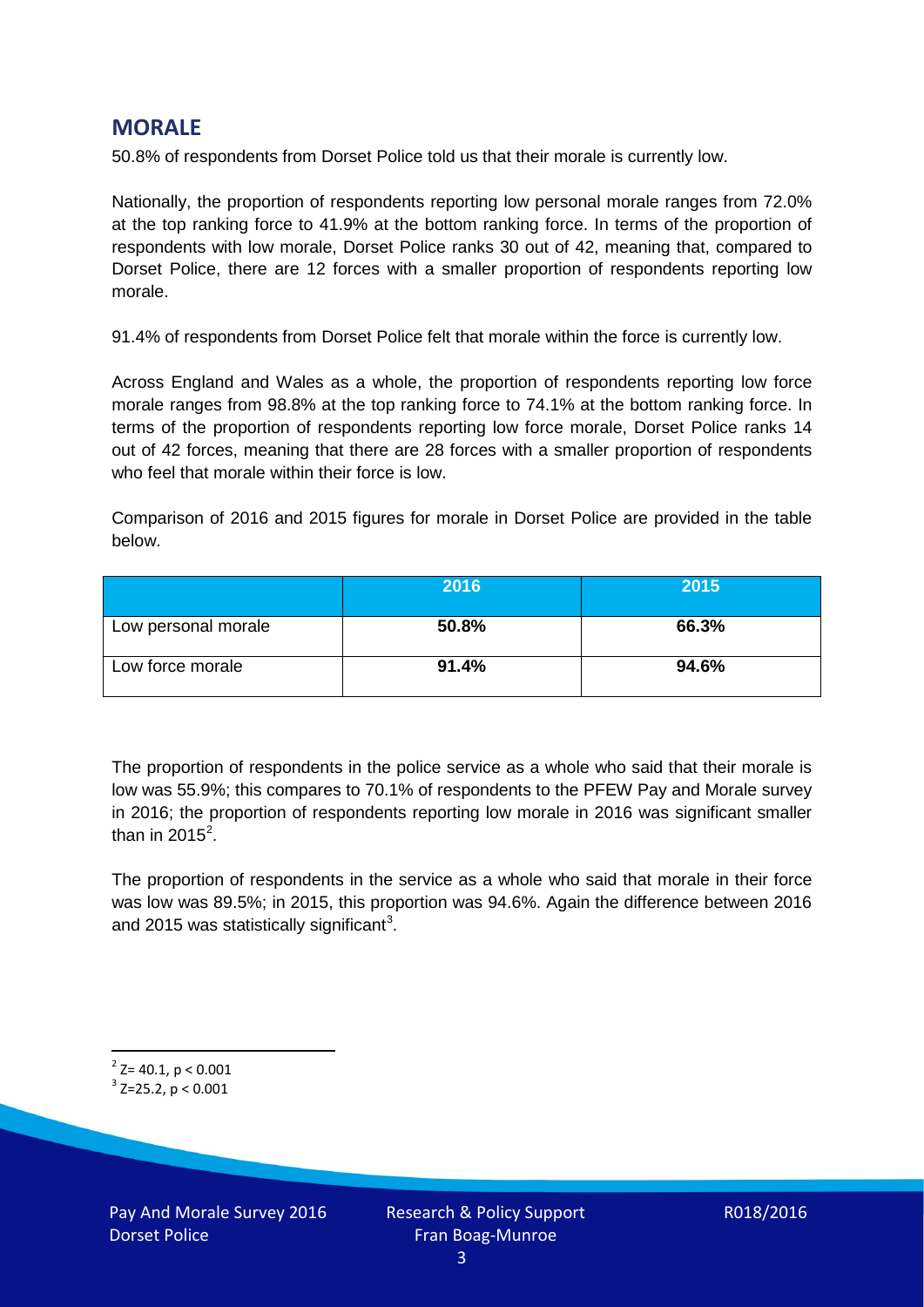*Proportion of respondents reporting low personal morale compared to national average in 2016*



#### *REASONS FOR LOW MORALE*

The survey asked respondents about the factors that had a positive or negative effect on their morale, the table below shows the proportion of respondents in Dorset Police who said a particular factor has had a negative effect upon their morale compared to the national average.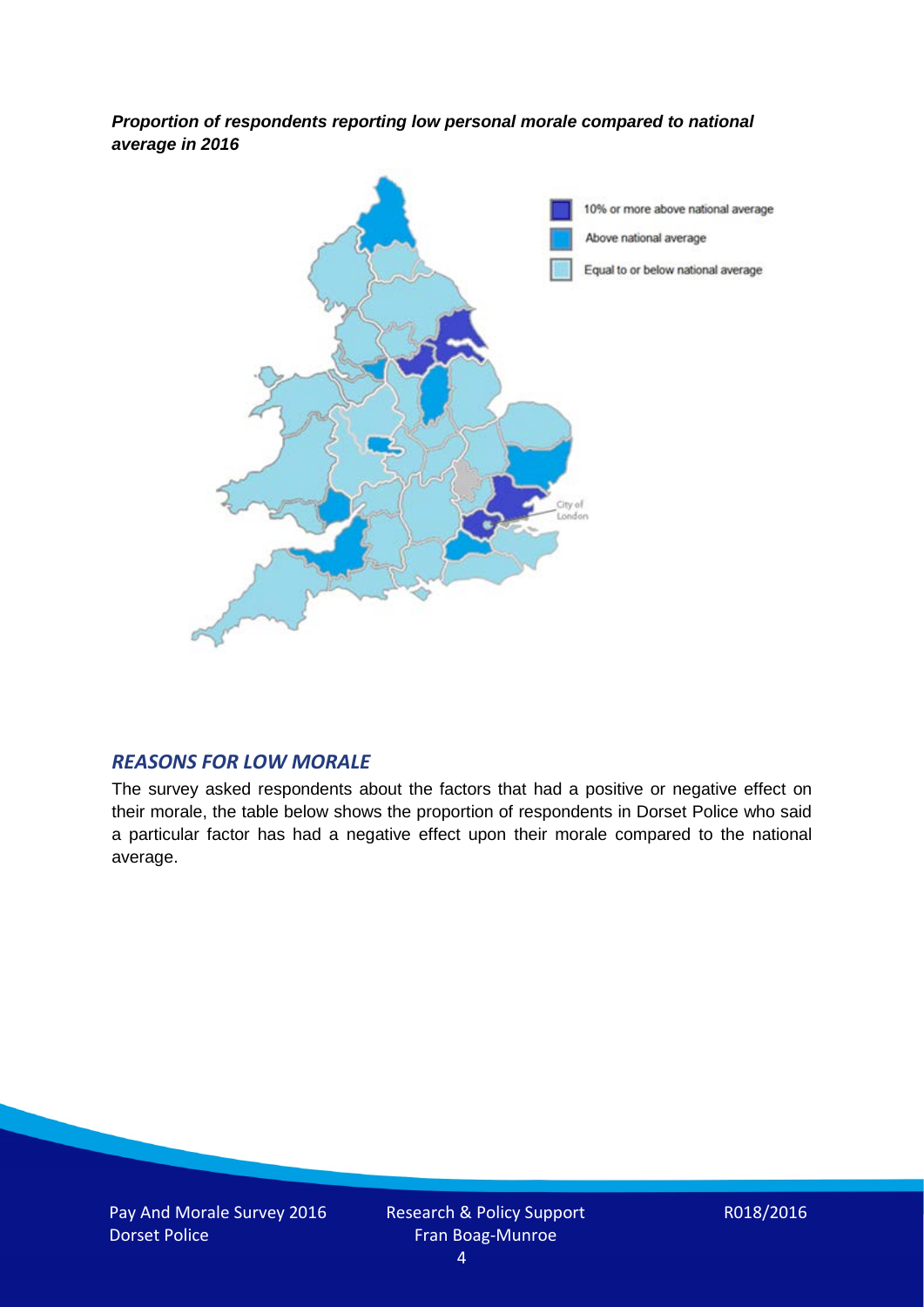| <b>Factor</b>                                  | <b>Negative effect on morale</b><br>(Dorset Police) | <b>Negative effect on morale</b><br>(England and Wales) |
|------------------------------------------------|-----------------------------------------------------|---------------------------------------------------------|
| Pay and benefits (including<br>pension)        | 61.4%                                               | 70.9%                                                   |
| Day-to-day job role                            | 40.4%                                               | 39.9%                                                   |
| Workload and responsibilities                  | 61.7%                                               | 52.4%                                                   |
| Work-life balance                              | 63.5%                                               | 58.2%                                                   |
| Opportunities for<br>development and promotion | 47.3%                                               | 49.9%                                                   |
| Health and wellbeing                           | 55.8%                                               | 54.3%                                                   |
| How the police as a whole<br>are treated       | 83.8%                                               | 84.2%                                                   |
| Treatment by senior<br>managers                | 47.2%                                               | 42.1%                                                   |

# **ATTITUDES TOWARDS THE POLICE**

70.8% of respondents from Dorset Police said that they would not recommend joining the police to others.

Nationally, the proportion of respondents who said that they would not recommend joining the police to others ranges from 78.6% in the top ranking force to 55.4% in the bottom ranking force. Compared to the other forces in England and Wales, Dorset Police ranks 16 out of 42; there are therefore 26 forces with a smaller proportion of respondents who say that they would not recommend joining the police to others.

66.1% of respondents from Dorset Police said that they did not feel valued within the police.

The proportion of respondents who did not feel valued ranges from 79.2% in the top ranking force to 53.1% in the bottom ranking force. In terms of the proportion of respondents who did not feel valued within the police, Dorset Police ranks 14 out of 42; there are 28 forces with a smaller proportion of respondents who did not feel valued.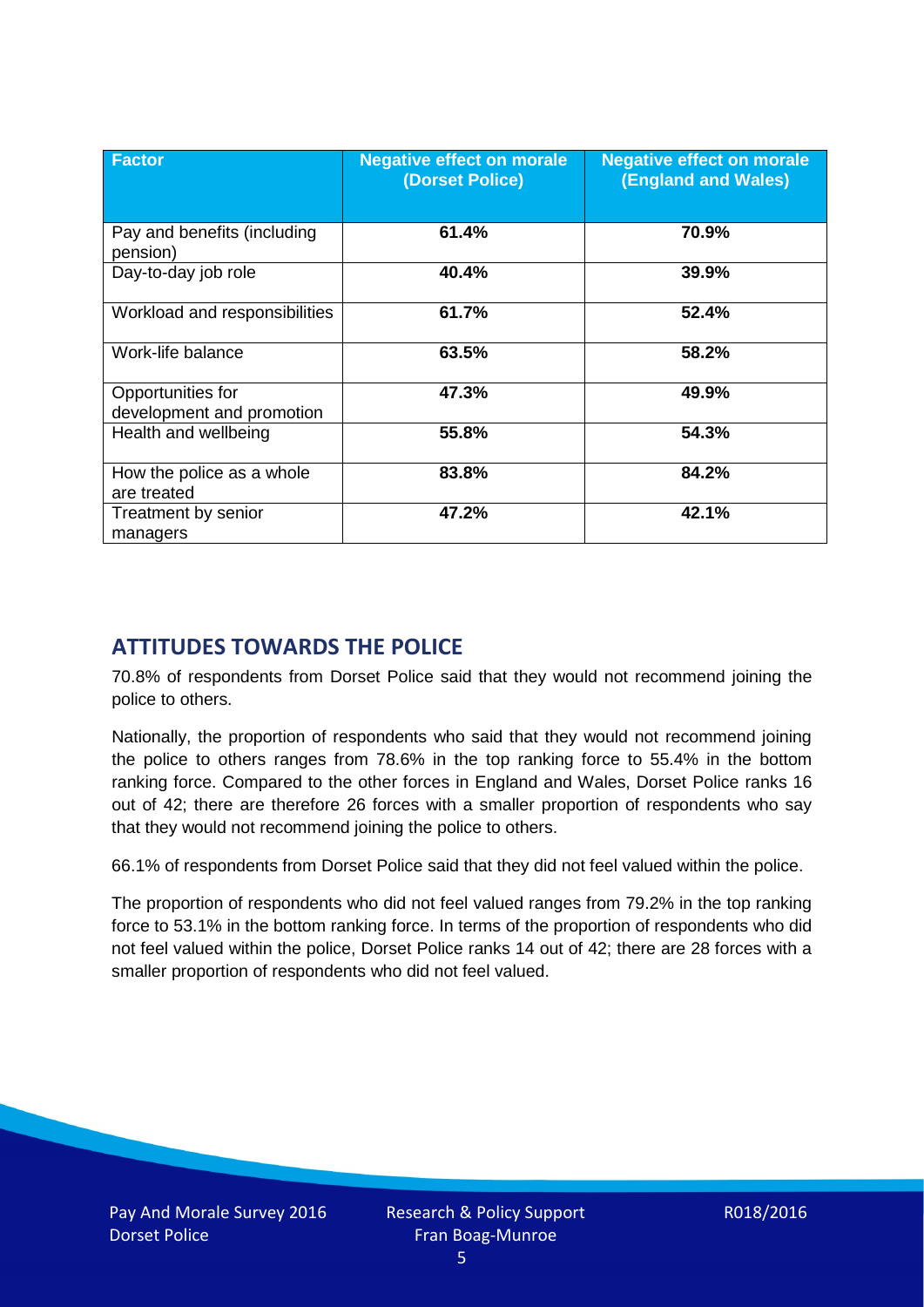|                                                           | 2016  | 2015  |
|-----------------------------------------------------------|-------|-------|
| would<br>not<br>recommend joining<br>the police to others | 70.8% | 74.4% |
| I do not feel valued<br>in the police                     | 66.1% | 75.4% |

For the service as a whole, the proportion of respondents in 2016 who said that they would not recommend joining the police to others was 69.9%. In 2015, 76.3% of respondents said that they would not recommend joining the police. The difference between 2016 and 2015 is statistically significant<sup>[4](#page-5-0)</sup>.

Across the police service as a whole, 67.3% of respondents said that they did not feel valued; compared to 74.7% of respondents in last year's survey. A significantly smaller proportion of respondents did not feel valued this year compared to 201[5](#page-5-1)<sup>5</sup>.

#### *Proportion of respondents who would not recommend the police to others compared to national average in 2016*



<span id="page-5-1"></span><span id="page-5-0"></span> $4$  Z = 19.6, p < 0.001  $5$  Z = 22.1, p < 0.001

Pay And Morale Survey 2016 Dorset Police

Research & Policy Support Fran Boag-Munroe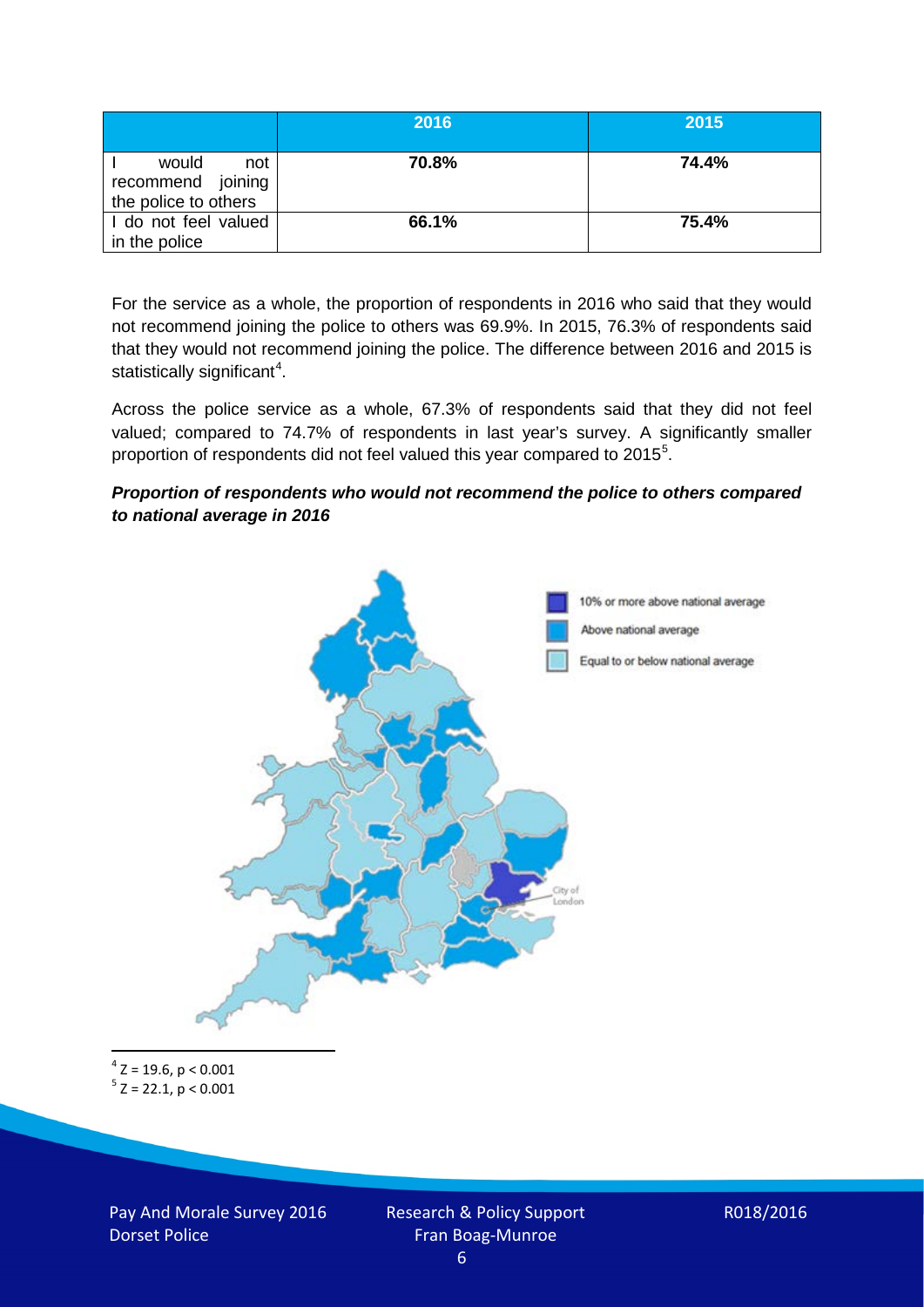# **INTENTION TO LEAVE**

12.1% of respondents from Dorset Police told us that they intend to leave the police service within two years. A further 13.6% of respondents said that they currently do not know what their intentions are with regards to staying in or leaving the police.

The proportion of respondents who planned to leave the police ranged from 21.5% at the top ranking force to 4.5% at the bottom ranking force. In terms of the proportion of respondents intending to leave, Dorset Police ranks 10 out of 42 forces, meaning that there are 32 forces with a smaller proportion of respondents intending to leave within two years.

Comparison of 2016 and 2015 figures for intention to leave in Dorset Police are provided in the table below.

|                                                | 2016  | 2015  |
|------------------------------------------------|-------|-------|
| Intend to leave the police<br>within two years | 12.1% | 16.5% |

For the service as a whole, 11.8% of respondents planned to leave the police service within two years; in 2015, 15.6% of respondents said that they intended to leave within two years. A significantly smaller proportion of respondents intended to leave the police service in 2015 compared to 201[6](#page-6-0)<sup>6</sup>.

<span id="page-6-0"></span> $6$  Z = 15.2, p < 0.001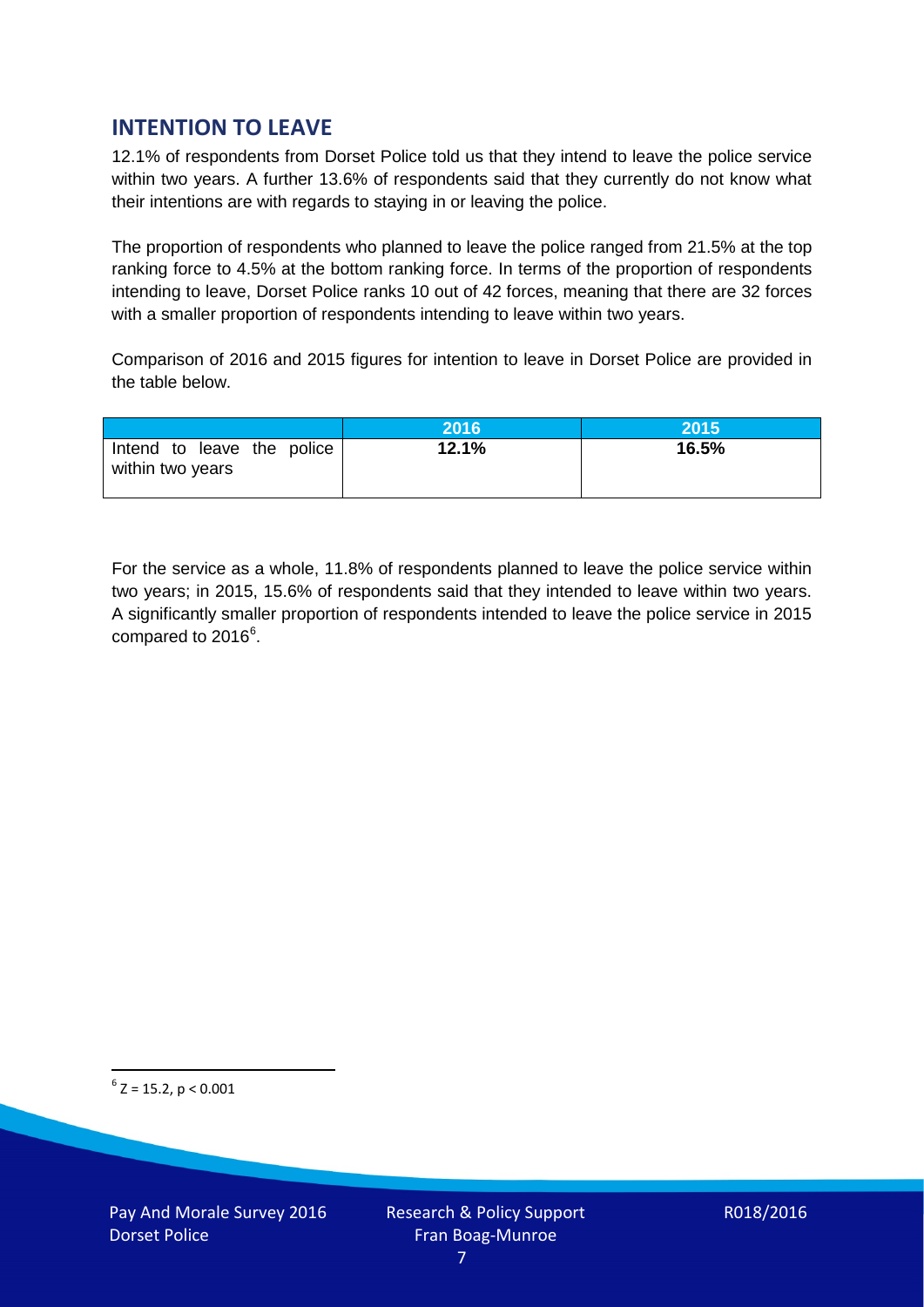*Proportion of respondents intending to leave the police within two years compared to national average in 2016*



# *REASONS FOR INTENDING TO LEAVE THE POLICE SERVICE*

Respondents who had said they intended to leave were asked to indicate the reasons behind this intention. The table below shows the proportion of respondents in Dorset Police who said that a particular factor has had a major effect on their intention to leave, compared to the national average.

Please be aware that respondents were able to choose more than one option therefore the figures provide below will not add up to 100%.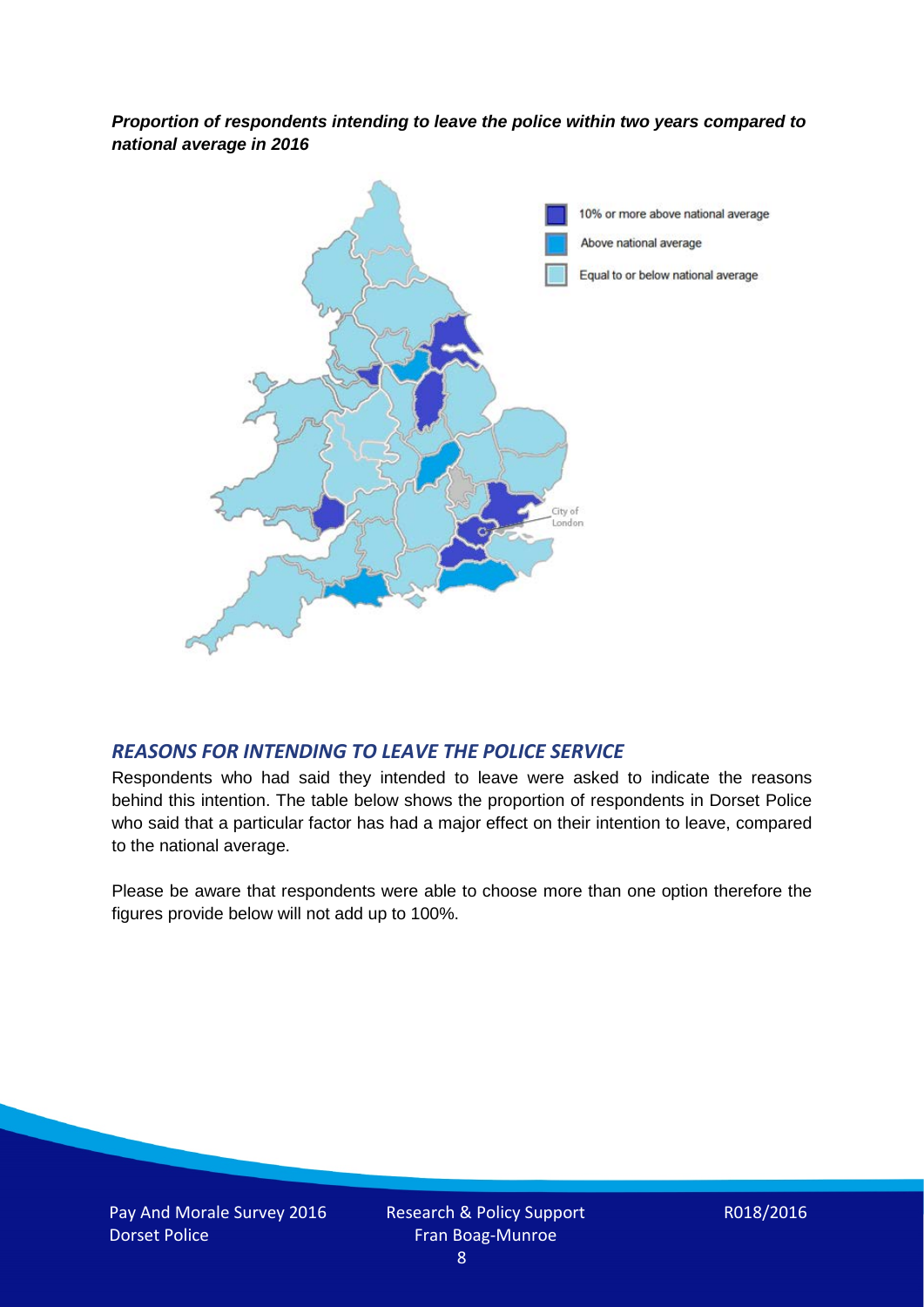| <b>Factor</b>                                          | <b>Major effect on intention to</b><br><b>leave (Dorset Police)</b> | <b>Major effect on intention to</b><br><b>leave (England and Wales)</b> |
|--------------------------------------------------------|---------------------------------------------------------------------|-------------------------------------------------------------------------|
| The impact of your job on<br>your family/personal life | 57.8%                                                               | 57.2%                                                                   |
| Your morale                                            | 68.9%                                                               | 81.7%                                                                   |
| Your opportunities for<br>development and promotion    | 26.7%                                                               | 49.1%                                                                   |
| Your pay and benefits                                  | 40.0%                                                               | 67.6%                                                                   |
| Better job opportunities<br>outside of the Police      | 36.4%                                                               | 59.2%                                                                   |
| The impact of the job on your<br>health and wellbeing  | 66.7%                                                               | 69.4%                                                                   |
| Dissatisfaction with your day-<br>to-day job role      | 42.2%                                                               | 43.6%                                                                   |
| Your workload and<br>responsibilities                  | 40.0%                                                               | 41.8%                                                                   |
| How the police was a whole<br>are treated              | 68.9%                                                               | 77.6%                                                                   |
| Your treatment by senior<br>managers                   | 37.8%                                                               | 43.7%                                                                   |

# **PAY AND BENEFITS**

71.5% of respondents from Dorset Police told us that they do not feel that they are paid fairly for the responsibilities they have within their job.

Across England and Wales, the proportion of respondents who feel that they are not paid fairly for their responsibilities ranges from 80.8% at the top ranking force to 63.0% at the bottom ranking force. Dorset Police ranks 31 out of 42 forces; there are 11 forces with a smaller proportion of respondents who say that they are not fairly paid for the responsibilities within their job.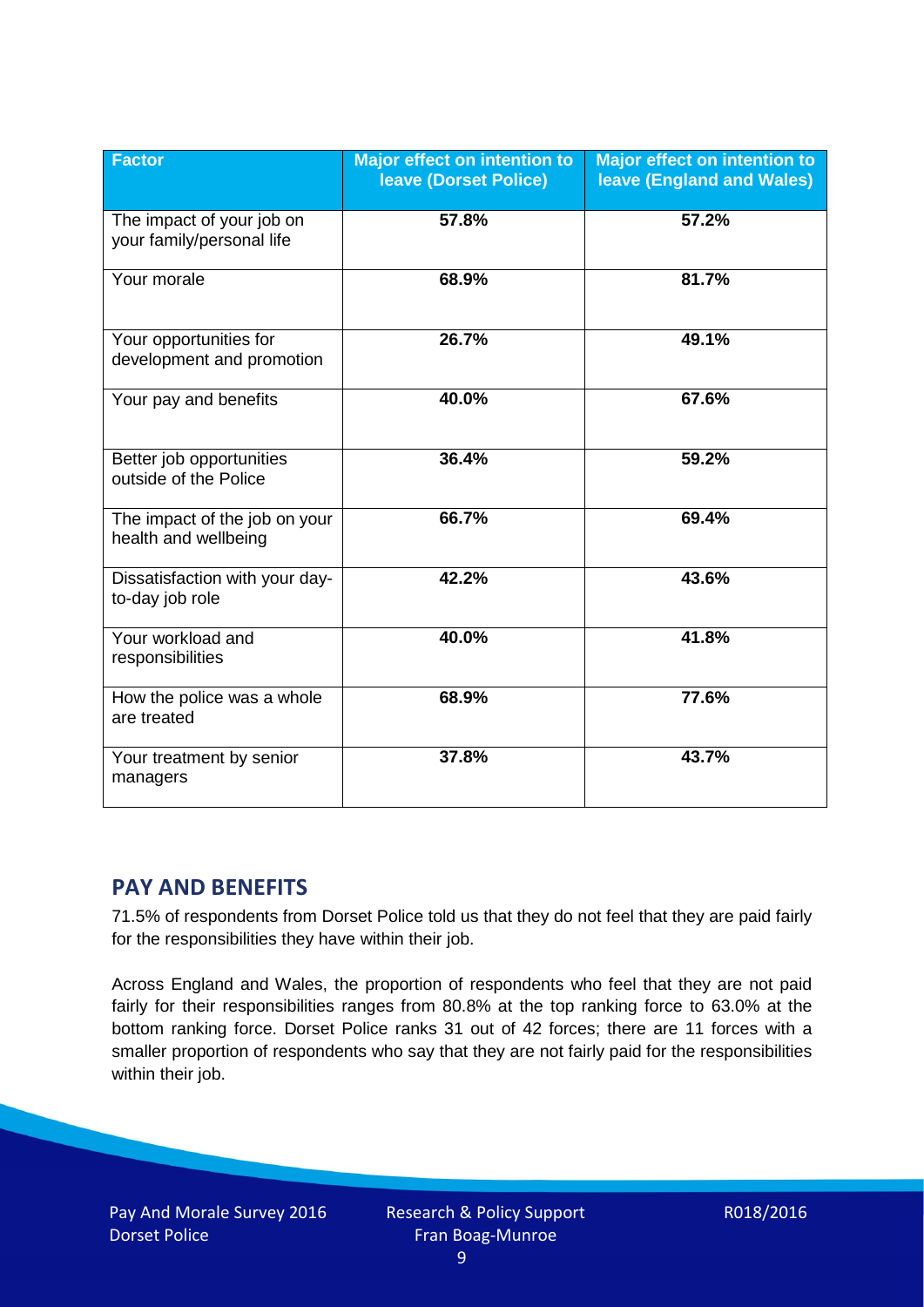59.3% of respondents from Dorset Police said that they are dissatisfied with their overall remuneration (including basic pay and allowances) and 58.9% said that they are dissatisfied with their pensions.

Nationally, The proportion of respondents who are dissatisfied with their overall remuneration ranges from 74.2% at the top ranking force to 50.9% at the bottom ranking force. In terms of respondents reporting dissatisfaction with their remuneration, Dorset Police ranks 34 out of 42 forces, meaning that there are 8 forces with a smaller proportion of respondents who are dissatisfied with their remuneration.

Pension dissatisfaction ranges from 71.5% at the top ranking force to 55.5% at the bottom ranking force. Dorset Police ranks 38 out of 42 forces for this indicator; therefore there are 4 forces with a smaller proportion of respondents who are dissatisfied with their pension.

|                                                                         | 2016  | 2015  |
|-------------------------------------------------------------------------|-------|-------|
| Do not feel fairly paid for the<br>responsibilities within their<br>job | 71.5% | 66.5% |
| Dissatisfied with total<br>remuneration                                 | 59.3% | 62.3% |
| Dissatisfied with pension                                               | 58.9% | 66.1% |

Nationally, 74.4% of respondents said that they were not paid fairly for the responsibilities they have within their job; this proportion was 70.3% in 2015. A significantly larger proportion of respondents said that they were not paid fairly for their responsibilities this year compared to last year<sup>[7](#page-9-0)</sup>.

The proportion of respondents across the police service as a whole who were dissatisfied with their remuneration was 66.7%; this compares to 62.7% in 2015. The difference between the proportion of respondents who were dissatisfied with their overall remuneration in 2016 and 2015 was statistically significant<sup>[8](#page-9-1)</sup>.

<span id="page-9-0"></span> $7$  Z=12.5, p < 0.001

<span id="page-9-1"></span> $8$  Z = 11.4, p < 0.001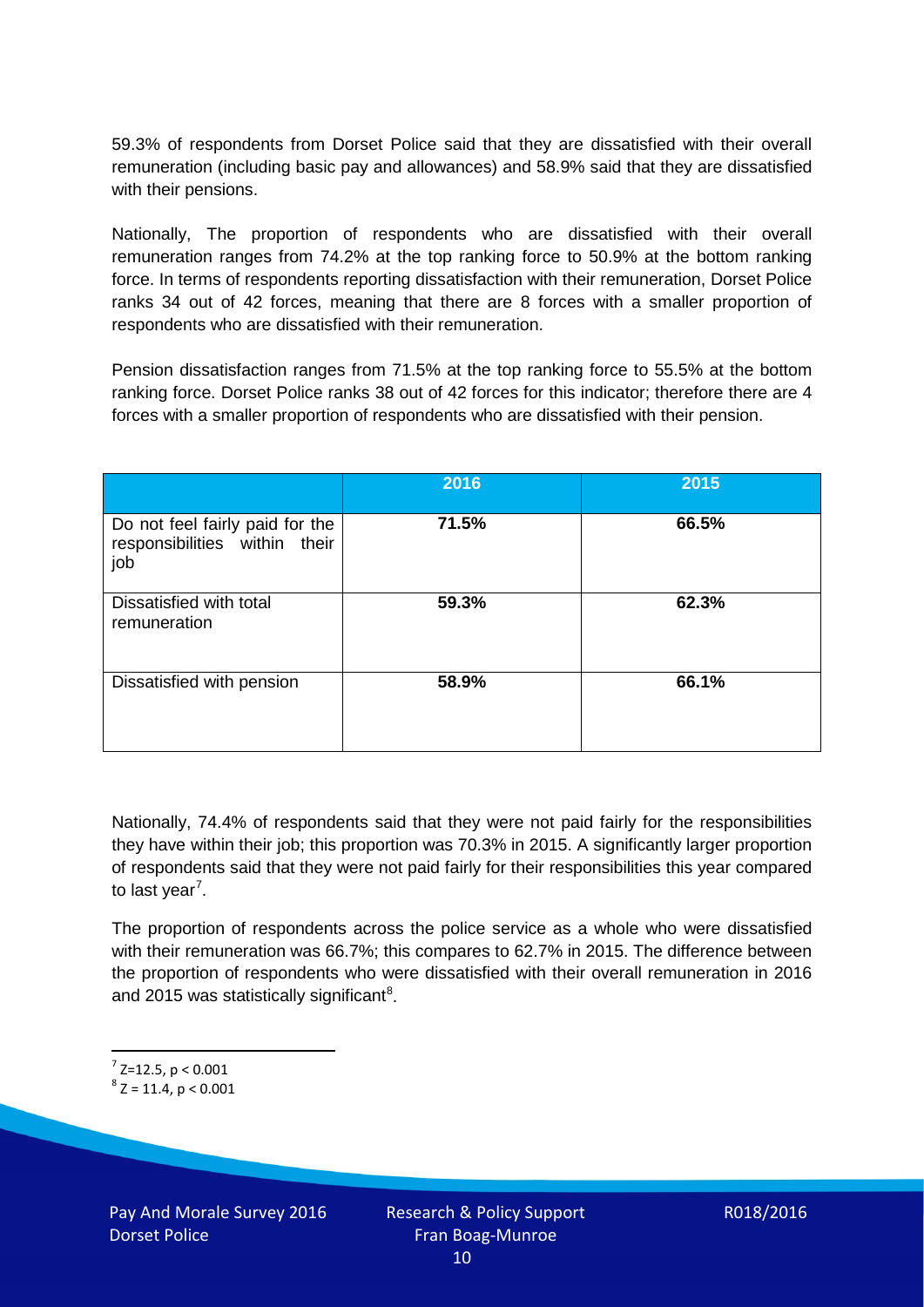Across England and Wales, the proportion of respondents who were dissatisfied with their pension in 2016 was 66.6%; this proportion was 68.9% in 2015. A significantly smaller proportion of respondents were dissatisfied with their pension this year compared to last year<sup>[9](#page-10-0)</sup>.

#### *Proportion of respondents who do not feel fairly paid for the responsibilities within their job compared to national average in 2016*



<span id="page-10-0"></span> $9^9$  Z = 6.7 p < 0.001